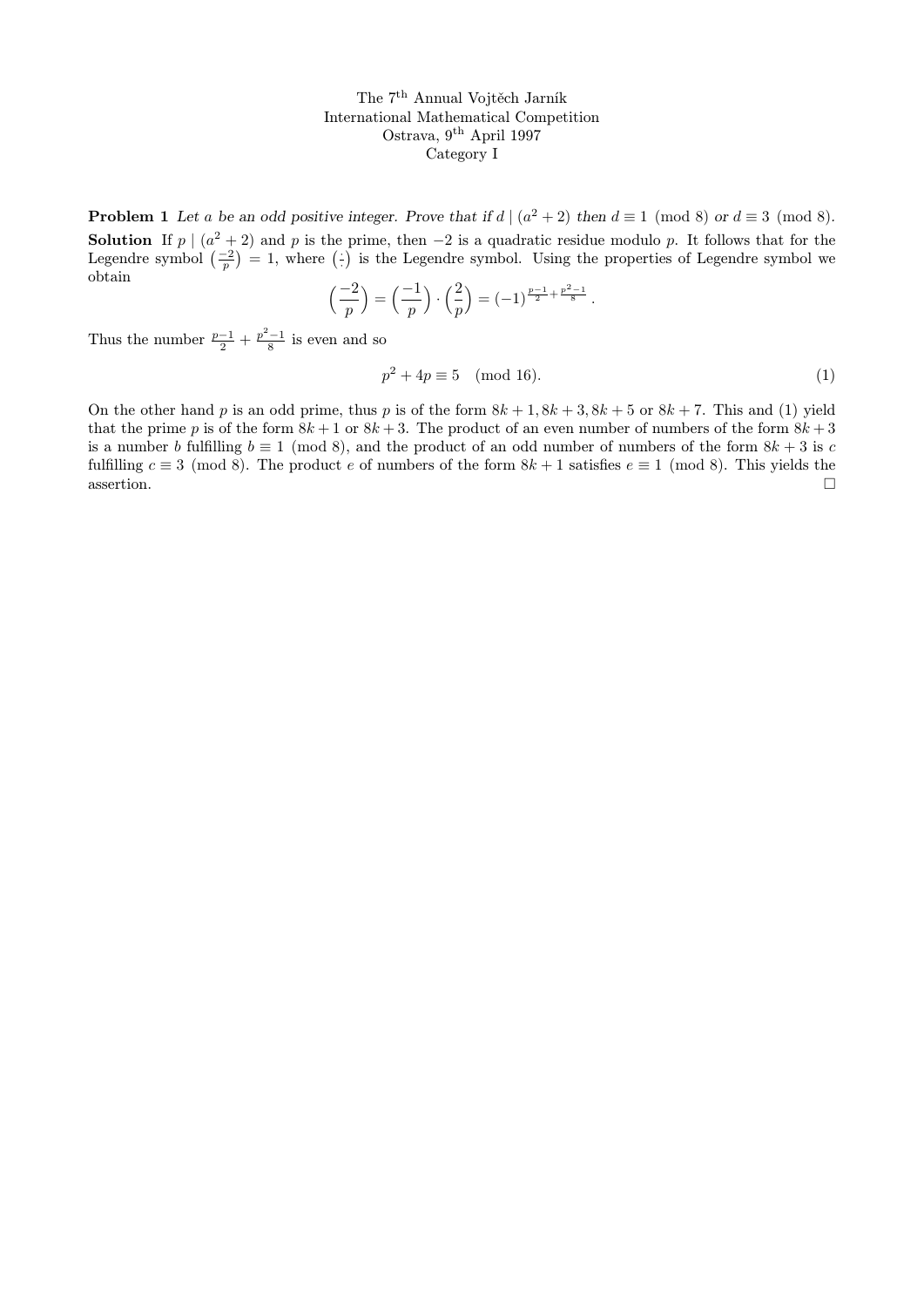**Problem 2** Let  $\alpha \in (0,1]$  be a given real number and let the real sequence  $\{a_n\}_{n=1}^{\infty}$  satisfy the inequality

$$
a_{n+1} \leq \alpha a_n + (1 - \alpha)a_{n-1} \quad \text{for } n = 2, 3, \dots
$$

If  $\{a_n\}$  is bounded prove that then it must be convergent.

**Solution** Since  $(a_n)$  is bounded there exists both  $\liminf a_n = l$  and  $\limsup a_n = L$ . We shall prove that  $L = l$ . Let suppose the contrary  $L > l$ . By the definition of lim sup and lim inf we know that there exist subsequencies  $(a_{n_k})$  and  $(a_{m_k})$  of  $(a_n)$  which converge to l and L.

Since  $L = \limsup a_n$  we have:

$$
(\forall \varepsilon > 0)(\exists n_0 \in \mathbb{N})(\forall n \ge n_0)a_n < L + \varepsilon.
$$

On the other hand

$$
(\forall \varepsilon > 0)(\exists n_1 \in \mathbb{N})(\forall n \ge n_1)l - \varepsilon < a_n.
$$

We choose  $m_{k_0}$  such that:  $m_{k_0} > n_1$ ,  $l - \varepsilon < a_{m_{k_0}} < l + \varepsilon$ . By the inequality we obtain:

$$
a_{m_{k_0+1}} \le (1-\alpha)a_{m_{k_0}} + \alpha a_{m_{k_0-1}} < (1-\alpha)(l+\varepsilon) + \alpha(L+\varepsilon) = \varepsilon + (1-\alpha)l + \alpha L
$$

and

$$
a_{m_{k_0+2}} \le (1-\alpha)a_{m_{k_0+1}} + \alpha a_{m_{k_0}} < (1-\alpha)(\varepsilon + (1-\alpha)l + \alpha L) + \alpha(l+\varepsilon) = \varepsilon + ((1-\alpha)^2 + \alpha)l + (1-\alpha)\alpha L.
$$

It is not difficult to demonstrate that we can choose  $\varepsilon$  such that:

$$
\varepsilon + (1 - \alpha)l + \alpha L < L - \frac{\varepsilon}{2},
$$
\n
$$
\varepsilon + (1 - \alpha + \alpha^2)l + (\alpha - \alpha^2)L < L - \frac{\varepsilon}{2}
$$

,

using the functions:  $f(x) = \varepsilon + (1-x)l + xL$  and  $g(x) = \varepsilon + (1-x-x^2)l + (x-x^2)L$ ,  $x \in [0,1]$ .

From that we have:  $a_{m_{k_0+1}} \leq L - \frac{\varepsilon}{2}$ ,  $a_{m_{k_0+2}} \leq L - \frac{\varepsilon}{2}$ . From that we obtain:

$$
a_{m_{k_0+3}} \le (1-\alpha)a_{m_{k_0+1}} + a_{m_{k_0}} < (1-\alpha)\left(L - \frac{\varepsilon}{2}\right) + \alpha\left(L - \frac{\varepsilon}{2}\right) = L - \frac{\varepsilon}{2},
$$

therefore by induction we get:

$$
a_n < L - \frac{\varepsilon}{2}, \quad \forall n \ge m_{k_0+1}.
$$

The last formula yields:

$$
\limsup a_n \le L - \frac{\varepsilon}{2} < L,
$$

which is a contradiction. Thus  $L = l$ .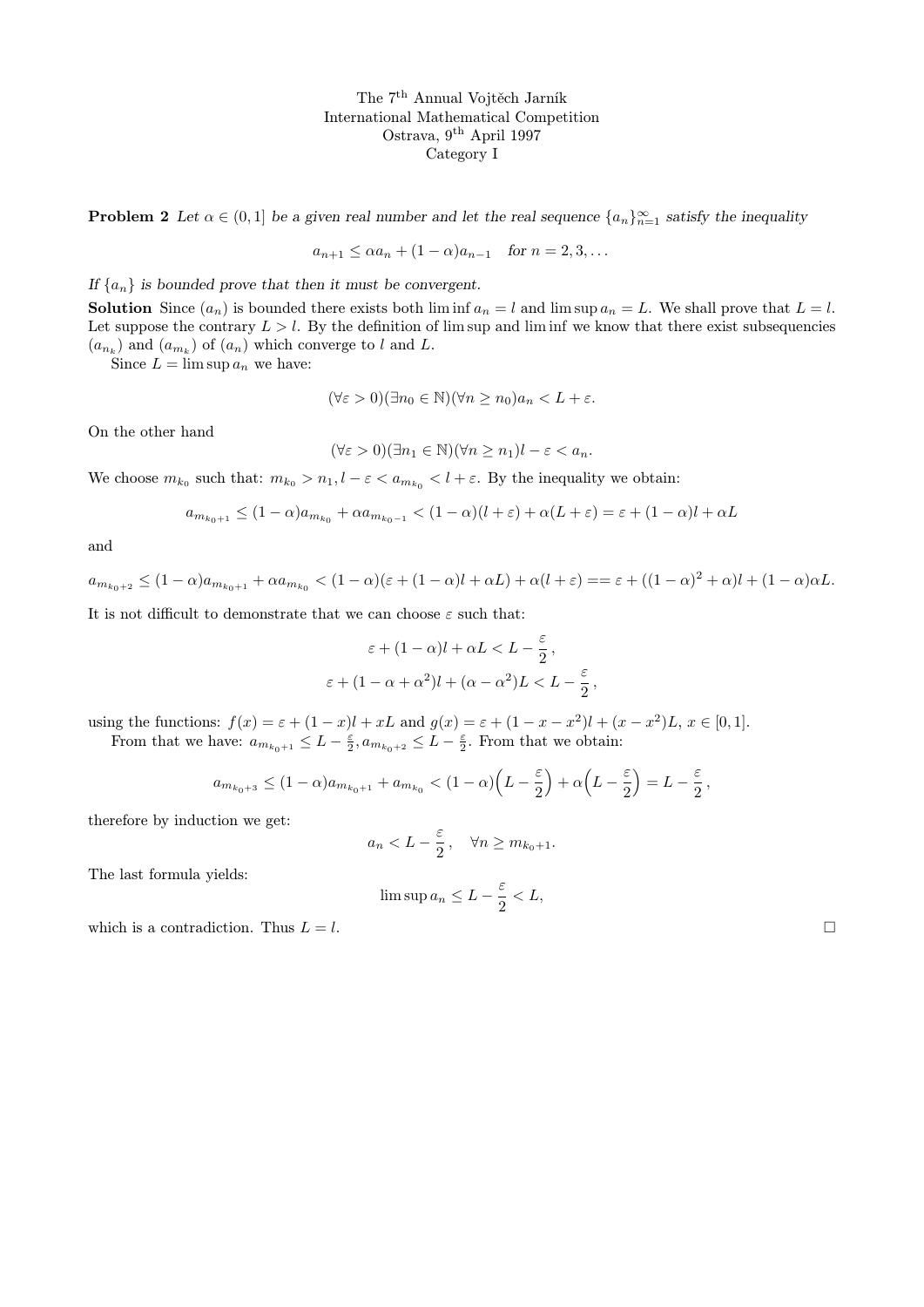**Problem 3** Let  $c_1, c_2, \ldots, c_n$  be real numbers such that

$$
c_1^k + c_2^k + \dots + c_n^k > 0 \quad \text{for } k = 1, 2, \dots \tag{1}
$$

Let us put

$$
f(x) = \frac{1}{(1 - c_1 x)(1 - c_2 x) \dots (1 - c_n x)}.
$$

Show that  $f^{(k)}(0) > 0$  for all  $k = 1, 2, \ldots$ . **Solution** Put  $g(x) := \log f(x)$ . Then

$$
g(x) = -\sum_{j=1}^{n} \log(1 - c_j x)
$$
 and  $g^{(k)}(x) = \sum_{j=1}^{n} \frac{(k-1)!c_j^k}{(1 - c_j x)^k}$ .

Assumption (1) and the above result give

$$
g^{(k)}(0) = c_1^k + c_2^k + \dots + c_n^k > 0.
$$

Now observe that if all the derivatives of  $g$  at the origin are positive, then  $e^g$  has the same property. For this show by induction that

$$
(\mathrm{e}^g)^{(k)} = \mathrm{e}^g \cdot S \,,
$$

where  $S$  is a finite sum of terms of the form

$$
a(g^{(l_1)})^{m_1}(g^{(l_2)})^{m_2}\ldots(g^{(l_r)})^{m_r},
$$

where  $a, l_j$  and  $m_j$  are positive integers. For instance:

$$
(e^{g(x)})' = e^{g(x)}g'(x)
$$
  
\n
$$
(e^{g(x)})'' = e^{g(x)}((g'(x))^2 + g''(x))
$$
  
\n
$$
(e^{g(x)})''' = e^{g(x)}((g'(x))^3 + 3g'(x)g''(x) + g'''(x))
$$
  
\n
$$
(e^{g(x)})^{(4)} = e^{g(x)}((g'(x))^4 + 6(g'(x))^2g''(x) + 3(g''(x))^2 + 4g'(x)g'''(x) + g^{(4)}(x))
$$

 $\Box$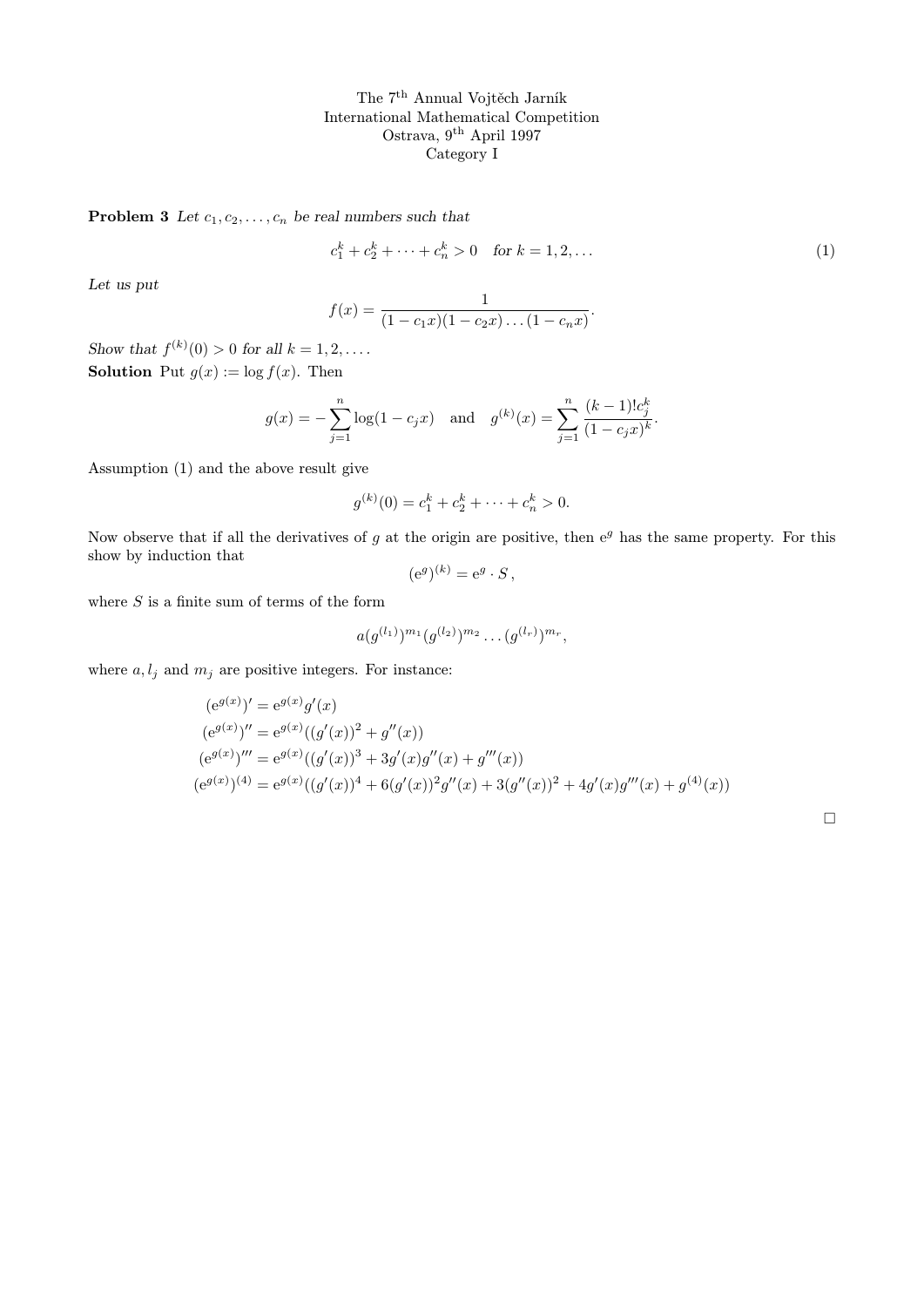**Problem 4-M** Find all real numbers  $a > 0$  for which the series

$$
\sum_{n=1}^{\infty} \frac{a^{f(n)}}{n^2}
$$

is convergent, where  $f(n)$  denotes the number of zeros in the decimal expansion of n. **Solution** For  $n = 0, 1, \ldots$  let us consider k's fulfilling the inequality:

$$
10^n \le k < 10^{n+1}.\tag{1}
$$

For a fixed  $0 \leq j \leq n$  there are

$$
\binom{n}{j} 9^{n-j+1} \quad k \text{'s fulfilling (1) such that } f(k) = j.
$$

Consequently,

$$
\frac{9(9+a)^n}{10^{2n+2}} = \frac{9}{10^{2n+2}} \left( \sum_{j=0}^n \binom{n}{j} a^j 9^{n-j} \right) \le \sum_{k=10^n}^{10^{n+1}-1} \frac{a^{f(k)}}{k^2} \le \frac{9}{10^{2n}} \left( \sum_{j=0}^n \binom{n}{j} a^j 9^{n-j} \right) = \frac{9(9+a)^n}{10^{2n}}.
$$

This implies that

$$
\frac{9}{100} \sum_{n=0}^{\infty} \left(\frac{9+a}{100}\right)^n \le \sum_{n=1}^{\infty} \frac{a^{f(n)}}{n^2} \le 9 \sum_{n=0}^{\infty} \left(\frac{9+a}{100}\right)^n.
$$

From the last inequalities we conclude that our series is convergent exactly when

$$
\frac{9+a}{100} < 1
$$

 $0 < a < 91$ .

or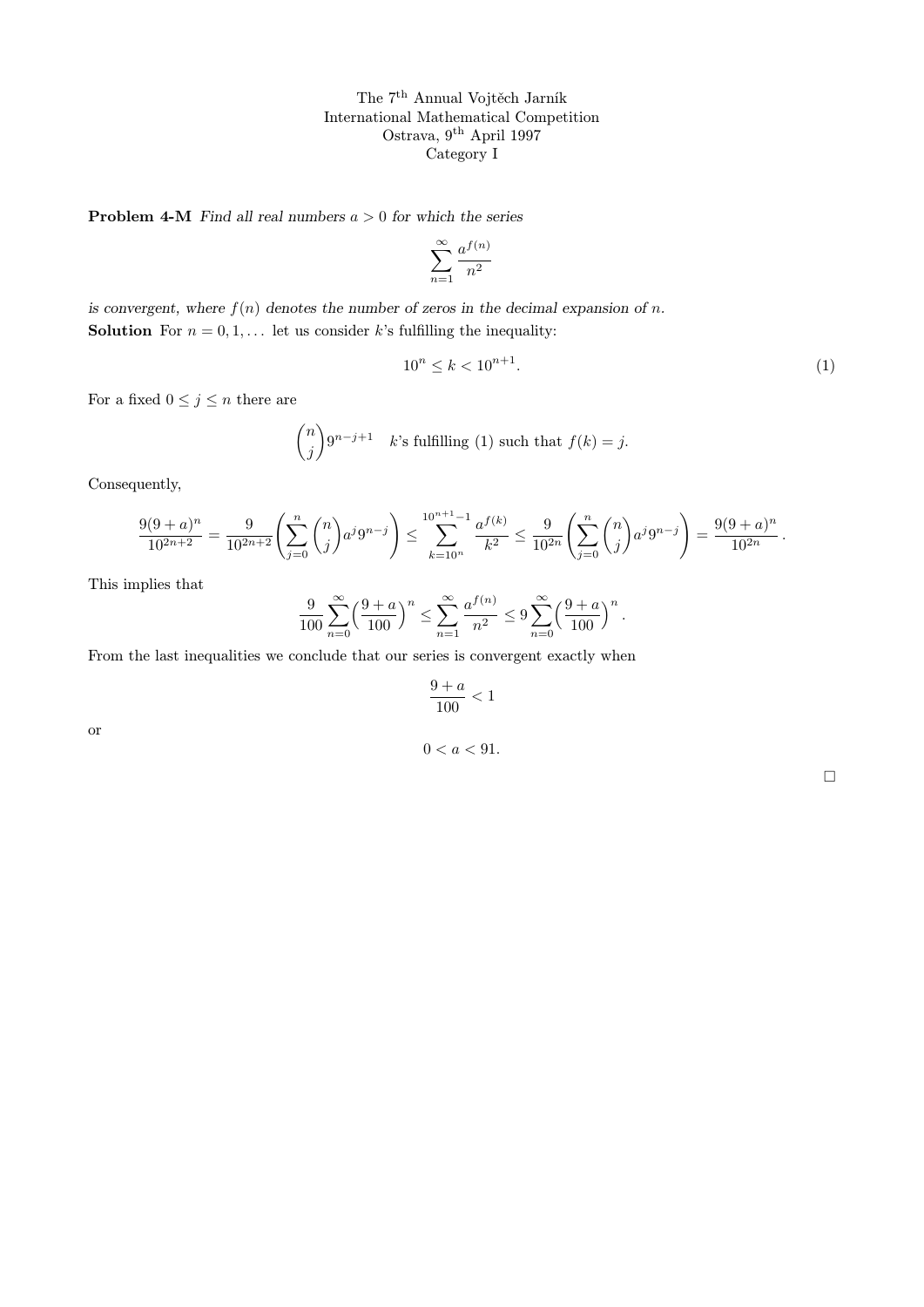Problem 4-I Let us have declared:

const  $N_MAX = 255$ ; type  $tR = array[1..N_MAX]$  of real;  $tN = array[1..N_MAX]$  of integer;

and function random without parameters which returns real random values distributed uniformly in  $[0, 1)$ . You need to choose K integer numbers  $(1 < K < N, N \cdot MAX \geq N)$  without repetitions under the condition

that the probability of the choice of a number *i* equals a given  $P_i$ ,  $\sum^N$  $\sum_{i=1} P_i = 1.$ 

Write the procedure in Pascal that returns such  $K$  integer numbers in the first  $K$  elements of the vector of  $tN$  type. Input parameters of the procedure are  $K, N$  and the vector of  $P_i$ .

Solution

 $\Box$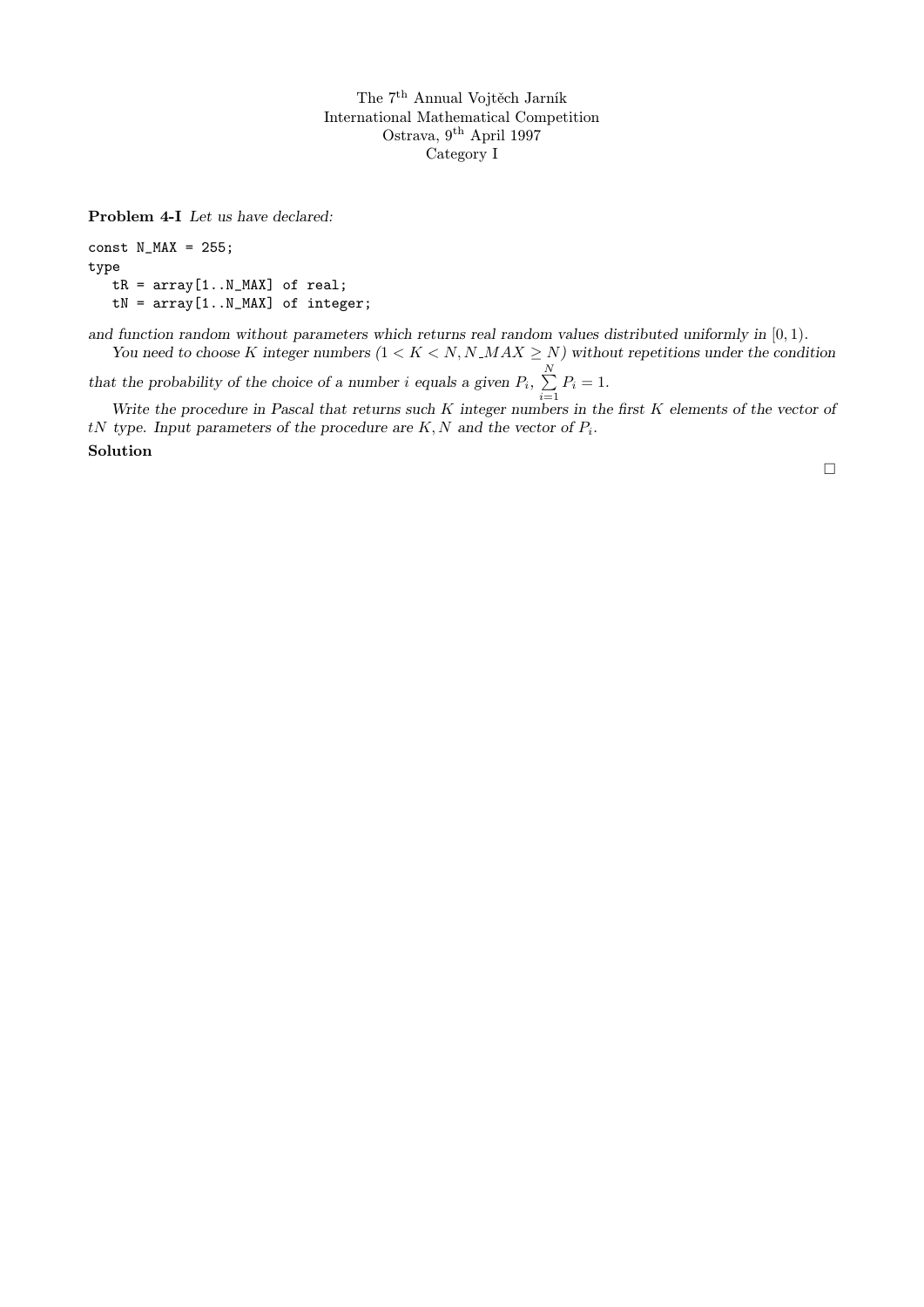Problem 1 Decide whether it is possible to cover a 3-dimensional Euclidean space with lines which are pairwise skew (i.e. not coplanar).

Solution There is (for example) the following covering:

lines 
$$
p_{a,b} = \{A_{a,b} = [a, b, 0]; s_{a,b} = (-b, a, 1)\},\
$$

where  $A_{a,b}$  is point and  $s_{a,b}$  is vector of  $p_{a,b}$ . We show that

- 1. if  $[a, b] \neq [c, d]$  then  $p_{a,b} \cap p_{c,d} = \emptyset$ ; and
- 2. for each  $X = [x, y, z]$  there is  $[a, b]$  such that  $X \in p_{a,b}$ .
- 1. Let  $[a, b] \neq [c, d]$  and  $p_{a,b} \cap p_{c,d} = \emptyset$ . Then (from the parametric expression)

$$
a - tb = c - rd
$$

$$
b + ta = d + rc
$$

$$
t = r
$$

for some real t and r. From the third equality  $t = r$  and from the first and the second we have  $a - c = t(b-d)$ and  $b - d = -t(a - c)$ . By linear combination (first times  $(a - c)$  plus second times  $(b - d)$ ) we have

$$
(a-c)^2 + (b-d)^2 = 0.
$$

But this contradicts  $[a, b] \neq [c, d]$ .

2. For  $X = [x, y, z]$  put  $a = \frac{x + yz}{1 + z^2}$ ;  $b = \frac{y - xz}{1 + z^2}$ . Then  $X = A_{a,b} + z \cdot s_{a,b}$ .

This implies that it is possible to cover 3-dimensional Euclidean space with lines which are pairwise skew.  $\Box$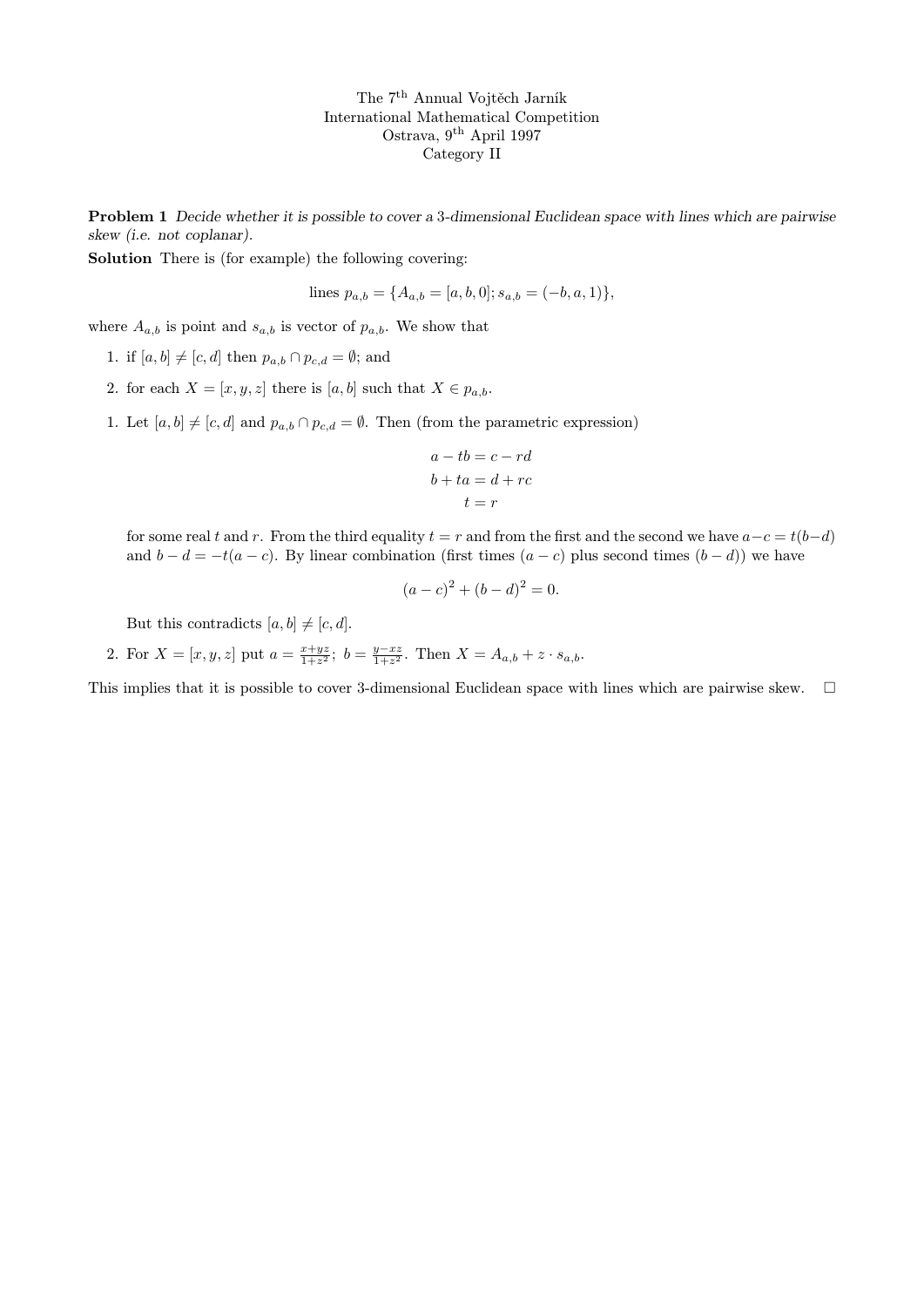**Problem 2** Let  $f: \mathbb{C} \to \mathbb{C}$  be a holomorphic function such that  $|f(z)| = 1$  for all  $z \in \mathbb{C}$  with  $|z| = 1$ . Prove that there are  $\theta \in \mathbb{R}, k \in \{0, 1, 2, \dots\}$  such that

$$
f(z) = e^{i\theta} z^k
$$
 for any  $z \in \mathbb{C}$ .

Solution We know that

$$
|f(z)| = 1 \quad \text{for all } |z| = 1. \tag{1}
$$

Let  $\Delta := \{z \in \mathbb{C} : |z| < 1\}$ . Let  $\{z_1, \ldots, z_n\}$  be zeros (counted with multiplicity) of the function f belonging to  $\Delta$ . The number of zeros is finite because of the identity principle and (1).

Let us define the following function:

$$
g(z) := \frac{f(z)}{\prod_{j=1}^n \frac{z-z_j}{1-\bar{z}_j z}}, \quad \text{for all } z \text{ with } z\bar{z}_j \neq 1.
$$

From the choice of  $z_j$  we certainly have that g is holomorphic in some neighbourhood of  $\overline{\Delta}$  (even in  $\mathbb{C} \setminus$  $\{1/\bar{z}_1,\ldots,1/\bar{z}_n\}).$ 

Because of (1) and the fact that

$$
\left|\frac{z-z_j}{1-\bar{z}_jz}\right|=1 \quad \text{for all}\ |z|=1
$$

we have that

 $|g(z)| = 1$  for all  $|z| = 1$ . (2)

Moreover,

$$
g(z) \neq 0 \quad \text{for all } z \in \Delta. \tag{3}
$$

In view of  $(2)$  and  $(3)$ , the minimum and maximum principles applied to the mapping g imply that

$$
|g| \equiv 1
$$
 on  $\Delta$ ,

which gives us that

$$
g \equiv e^{i\theta} \quad \text{for some } \theta \in \mathbb{R}.
$$

Therefore,

$$
f(z) = e^{i\theta} \prod_{j=1}^{n} \frac{z - z_j}{1 - \overline{z}_j z}, \quad z \in \mathbb{C}.
$$
  
And the last inequality is possible iff  $z_1 = \cdots = z_n = 0$ .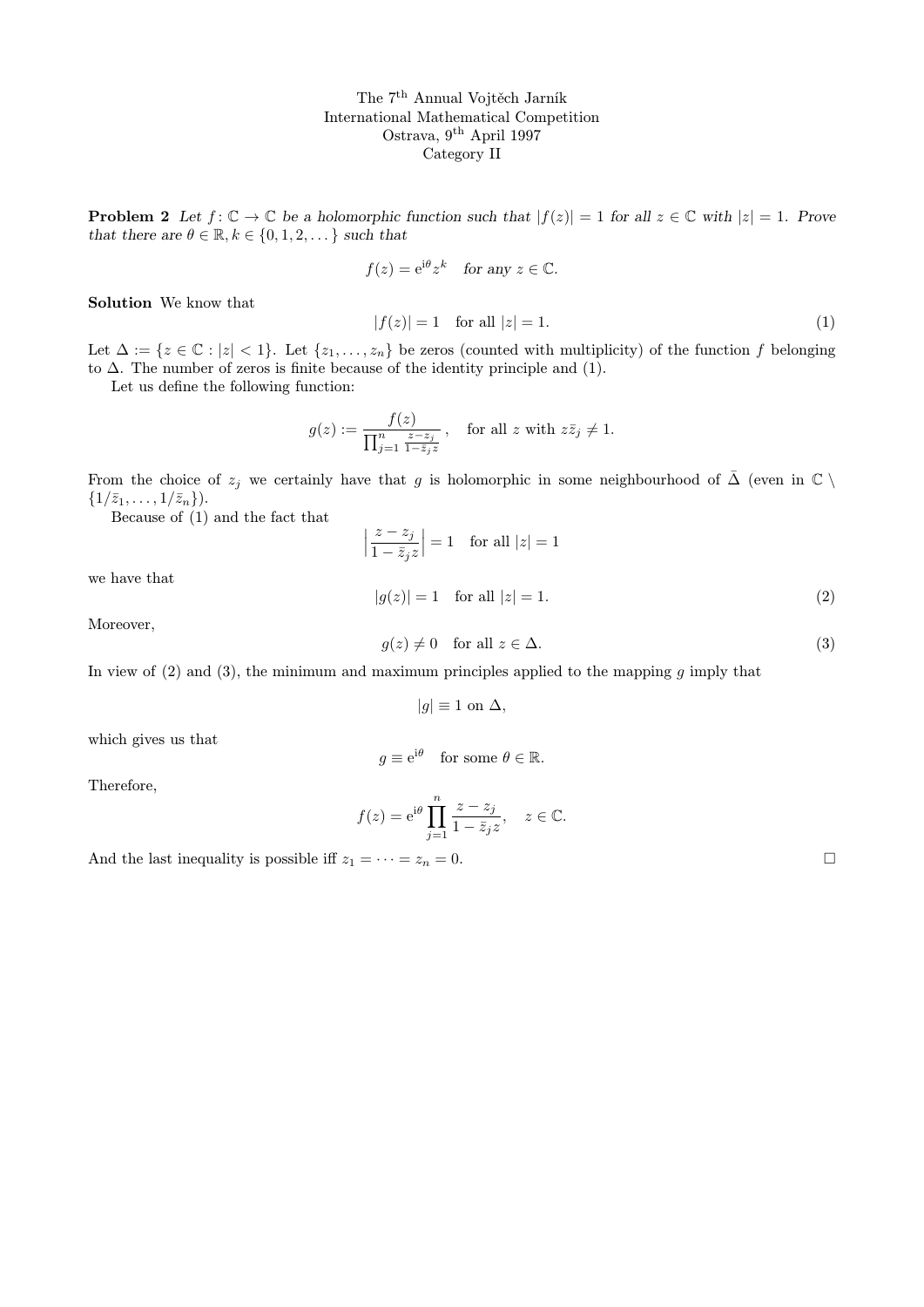**Problem 3** Let  $u \in C^2(\overline{D}), u = 0$  on  $\partial D$ , where D is an open unit ball in  $\mathbb{R}^3$ . Prove that the following inequality

$$
\int_D |\text{grad } u|^2 \, \mathrm{d}V \le \varepsilon \int_D (\Delta u)^2 \, \mathrm{d}V + \frac{1}{4\varepsilon} \int_D u^2 \, \mathrm{d}V
$$

holds for all  $\varepsilon > 0$ .

**Solution** Since the inequality must hold for every  $\varepsilon > 0$  it will hold too for those  $\varepsilon$  for which the function  $g(\varepsilon) = \varepsilon \int_D (\Delta u)^2 dV + \frac{1}{4\varepsilon} \int_D u^2 dV$  takes a minimum, i.e., for  $\varepsilon = \frac{1}{2} \sqrt{\frac{I_u}{I_l}}$   $(g'(\varepsilon) = I_l - \frac{1}{4\varepsilon^2} I_u = 0)$ . That minimum is  $g(\frac{1}{2}\sqrt{\frac{I_u}{I_l}}) = \sqrt{I_u I_l}$ . Therefore it suffices to show that

$$
\int_D |\text{grad } u|^2 \, \mathrm{d}V \le \sqrt{\int_D (\Delta u)^2 \, \mathrm{d}V \int_D u^2 \, \mathrm{d}V}.
$$

By placing  $(P, Q, R) = u(u_x, u_y, u_z)$  in the Gauss-Ostrogradski formula we get:

$$
\int_D |\text{grad } u|^2 \, dV + \int_D u \Delta u \, dV = -\int_{\partial D} u \frac{\partial u}{\partial n} \, dS = 0,
$$

where  $n$  is inner normal. From this by the Cauchy-Schwartz inequality and the conditions of that statement we obtain

$$
\int_D |\mathrm{grad } \ u|^2 \, \mathrm{d} V = - \int_D u \Delta u \, \mathrm{d} V \le \sqrt{\int_D (\Delta u)^2 \, \mathrm{d} V \int_D u^2 \, \mathrm{d} V} \, .
$$

 $\Box$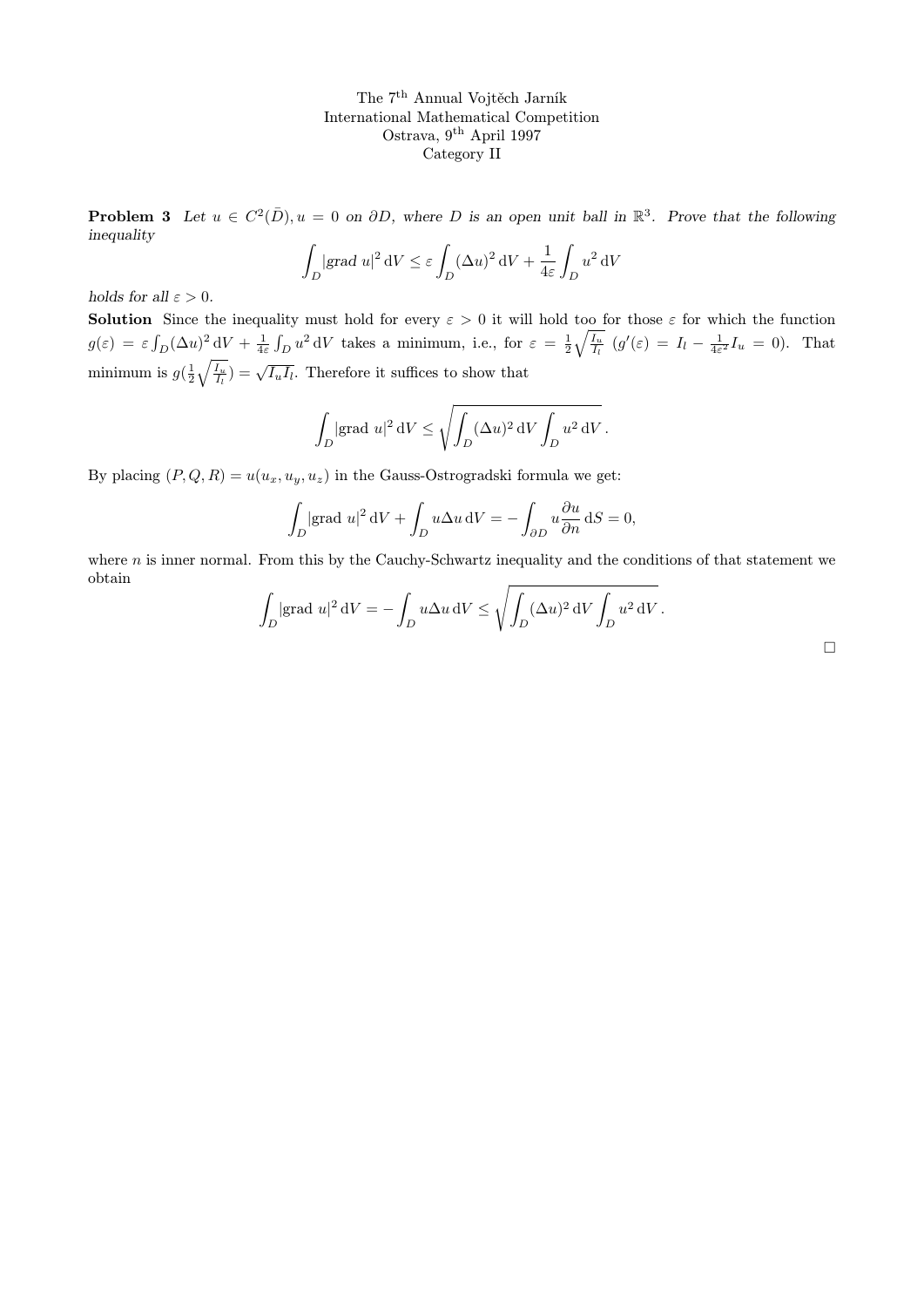Problem 4-M Prove that

$$
\sum_{n=1}^{\infty} \frac{n^2}{(7n)!} = \frac{1}{7^3} \sum_{k=1}^{2} \sum_{j=0}^{6} e^{\cos\left(\frac{2\pi j}{7}\right)} \cdot \cos\left(\sin\left(\frac{2\pi j}{7}\right) + \left(\frac{2\pi jk}{7}\right)\right).
$$

Solution

$$
\sum_{n=1}^{\infty} \frac{n^2}{(7n)!} = \frac{1}{49} \sum_{n=1}^{\infty} \frac{7n(7n-1) + 7n}{(7n)!} = \sum_{k=1}^{2} \sum_{n=1}^{\infty} \frac{1}{(7n-k)!}
$$

We have

$$
A = \sum_{k=1}^{2} \sum_{j=0}^{6} e^{\frac{2\pi ij}{7}} + \frac{2\pi ijk}{7} = \sum_{k=1}^{2} \sum_{j=0}^{6} e^{\frac{2\pi ijk}{7}} e^{\frac{2\pi ij}{7}} = \sum_{k=1}^{2} \sum_{j=0}^{6} e^{\frac{2\pi ijk}{7}} \sum_{n=0}^{\infty} \frac{e^{\frac{2\pi ijk}{7}}}{n!} = \sum_{k=1}^{2} \sum_{n=0}^{\infty} \frac{1}{n!} \sum_{j=0}^{6} e^{\frac{2\pi i j(n+k)}{7}}.
$$

If  $7 | N$ , then

$$
\sum_{j=0}^{6} e^{\frac{2\pi i j N}{7}} = 7.
$$

If  $7 \nmid N$ , then

$$
\sum_{j=0}^{6} e^{\frac{2\pi i j N}{7}} = \frac{e^{2\pi i N} - 1}{e^{\frac{2\pi i j N}{7}} - 1} = 0.
$$

It follows that

$$
A = 7 \sum_{k=1}^{2} \sum_{n=1}^{\infty} \frac{1}{(7n-k)!}.
$$

Thus

$$
\sum_{n=1}^{\infty} \frac{n^2}{(7n)!} = \frac{1}{7^3} \sum_{k=1}^2 \sum_{j=0}^6 e^{\frac{2\pi ij}{7} + \frac{2\pi ijk}{7}} = \frac{1}{7^3} \sum_{k=1}^2 \sum_{j=0}^6 e^{\cos(\frac{2\pi j}{7}) + i(\sin(\frac{2\pi j}{7}) + (\frac{2\pi jk}{7}))} =
$$
  
= 
$$
\frac{1}{7^3} \sum_{k=1}^2 \sum_{j=0}^6 e^{\cos(\frac{2\pi j}{7})} \cdot \cos\left(\sin\left(\frac{2\pi j}{7}\right) + \left(\frac{2\pi jk}{7}\right)\right).
$$